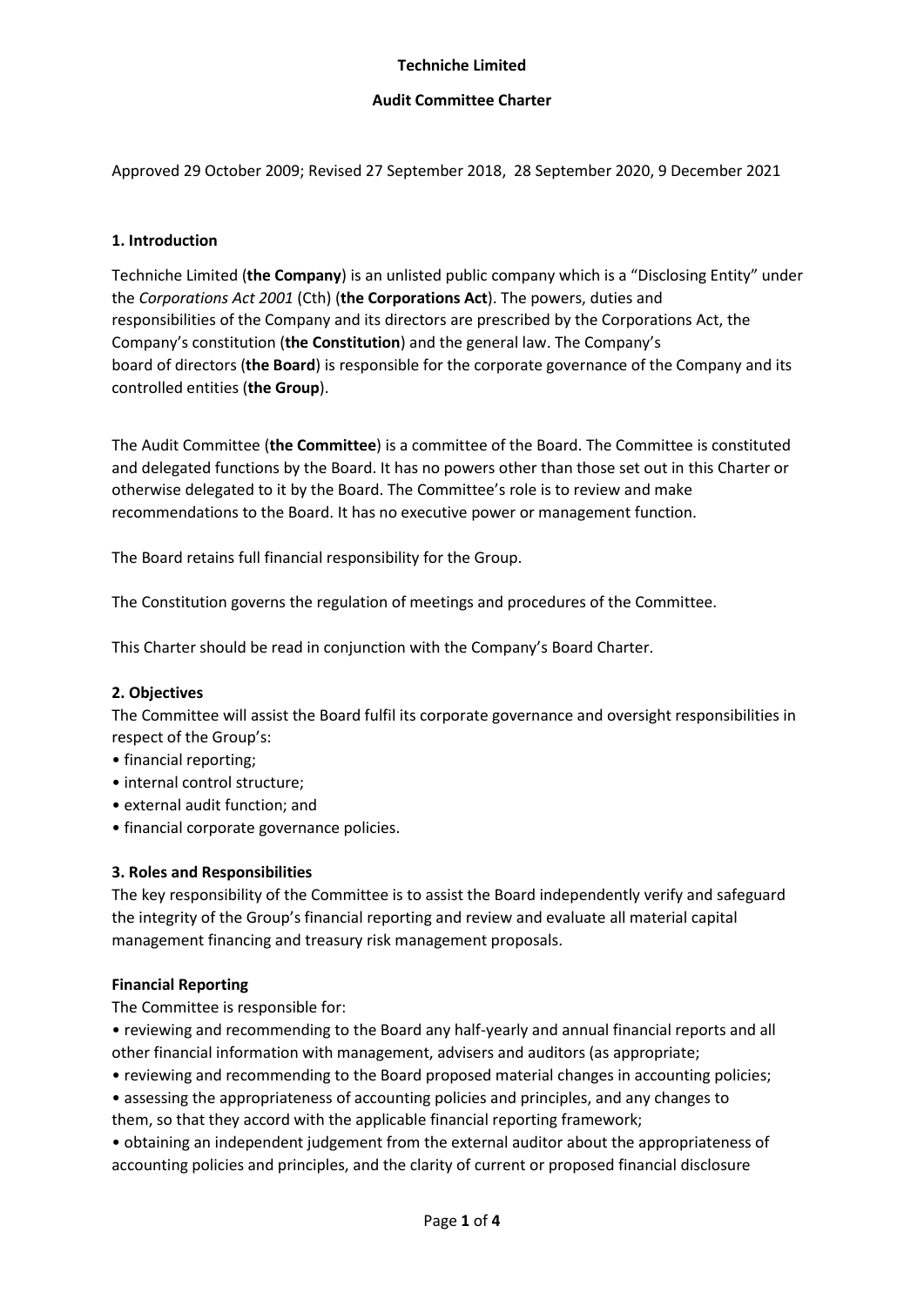practices;

• assessing any significant estimates or judgements in the financial reports and any unusual transactions, including valuations, impairments, commitments and contingencies;

• receiving from management confirmation that the integrity of the financial reports is founded on a sound system of risk management and internal compliance and control;

• endeavouring to ensure that significant adjustments, adjusted differences and critical accounting policies and practices are discussed with the external auditors;

• endeavouring to ensure that the Board is aware of any matters which may significantly impact the financial condition of the Group's business; and

• assessing information from auditors that may affect the quality of financial reports (for example material audit adjustments, financial report disclosures, non-compliance with laws and regulations and internal control issues).

# **External Audit**

The Committee is responsible for:

• approving and recommending to the Board for acceptance the terms of engagement of the external auditor;

• regularly reviewing with the external auditor the scope of the external audit, identified risk areas and any other agreed procedures;

- recommending to the Board for approval the appointment or removal of an external auditor;
- approving the remuneration of the external auditor;
- regularly reviewing the effectiveness and independence of the external auditor;

• meeting periodically with the external auditors and inviting them to attend Committee meetings to:

o review their plans for carrying out internal control reviews;

o identify if there have been any significant disagreements with management, whether or not they have been resolved; and

o consider any comments or recommendations made in the external auditor's management letter, particularly any comments about material weakness in internal controls and management's response to those matters;

• where appropriate ensuring that the external audit engagement partners are rotated in accordance with relevant statutory requirements, and otherwise after a maximum of five years service;

• monitoring and reporting to the Board on management's response to the external auditor's findings and recommendations; and

• reviewing all financial representation letters signed by management and receiving and reviewing the

reports of the external auditor.

## **Compliance with Laws and Regulations**

The Committee is responsible for:

• reviewing the effectiveness of the system of monitoring compliance with financial laws and regulations;

• reviewing the results of management's investigation and follow-up of any fraudulent acts or non-compliance of a financial nature;

• obtaining regular management updates regarding financial compliance matters;

• ensuring that all relevant regulatory compliance matters have been considered in preparation of the Group's financial statements; and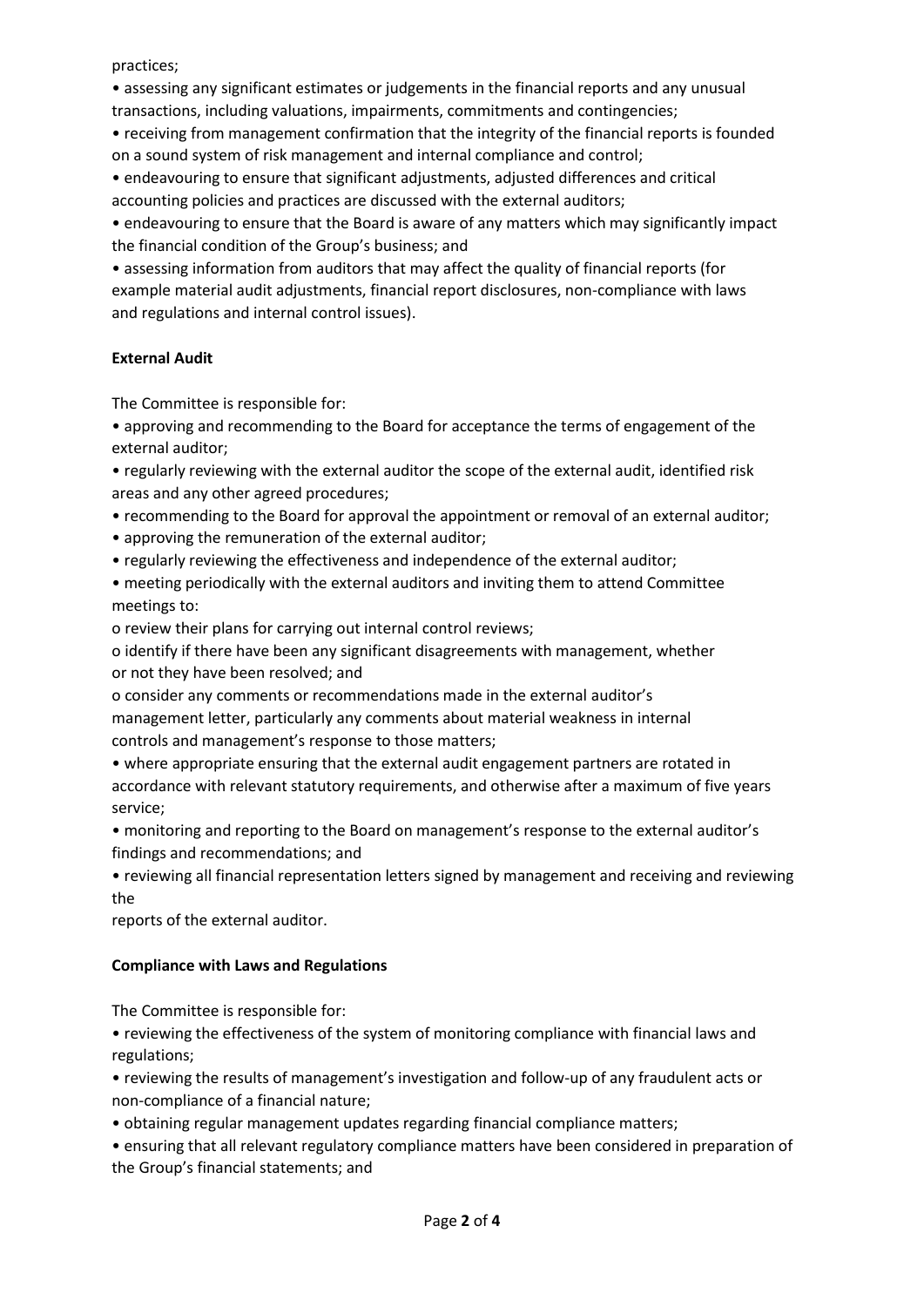• reviewing the findings of any audits or examinations undertaken by regulatory agencies, including but not limited to ASIC, ASX and the ATO.

# **4. Committee Membership**

The Committee will consist of at least two members of the Board with complementary skills and experience. All members of the Committee must be non-executive Directors and the majority of members should be independent. In addition one member is to have an appropriate depth of experience in an accounting of finance related discipline. All members are to be financially literate – or become financially literate within a reasonable period of time after appointment.

The Committee Chairman will be nominated by the Committee from time to time and will not be the Chairman of the Company. A quorum will be two members. Membership of the Committee will be determined by the Board and changed at the discretion of the Board. The Company Secretary, or such other person as nominated by the Board, will act as Secretary of the Committee.

The Managing Director, Chief Financial Officer, Company Secretary and External Auditors and such others as deemed appropriate may be invited to attend Committee meetings. The Committee is to meet at least two times each year. Special meetings may be convened as required.

Adequate minutes of all proceedings will be kept. Committee members will be provided with copies of the minutes of each meeting. Minutes, agenda and supporting papers will be made available to Committee members upon request to the Committee secretary, except if there is a conflict of interest.

## **5. Reporting to the Board**

The Committee is responsible for:

• regularly updating the Board about Committee activities and making appropriate recommendations; and

• ensuring the Board is aware of any matters that may impact on the financial condition of affairs of the business.

# **6. Performance Assessment**

The Committee will undertake an annual performance appraisal of itself that:

- compares the Committee's performance with the requirements of this Charter; and
- provides any improvements to the Board Charter that are deemed necessary or desirable.

The Committee will present to the Board annually a report of its activities for the prior financial year and on its performance following the annual performance evaluation.

## **7. Disclosure**

The Board will make appropriate disclosure in the Techniche Limited Annual Report, including:

• details of the names and qualifications of those appointed to the Committee; and

• a summary of the number of Committee meetings held and the number attended by each committee member.

This Charter was adopted by the Techniche Limited Board and adopted by the Audit Committee on 29 October 2009.

The Charter is also publicly available on the Company's website in a clearly marked Corporate